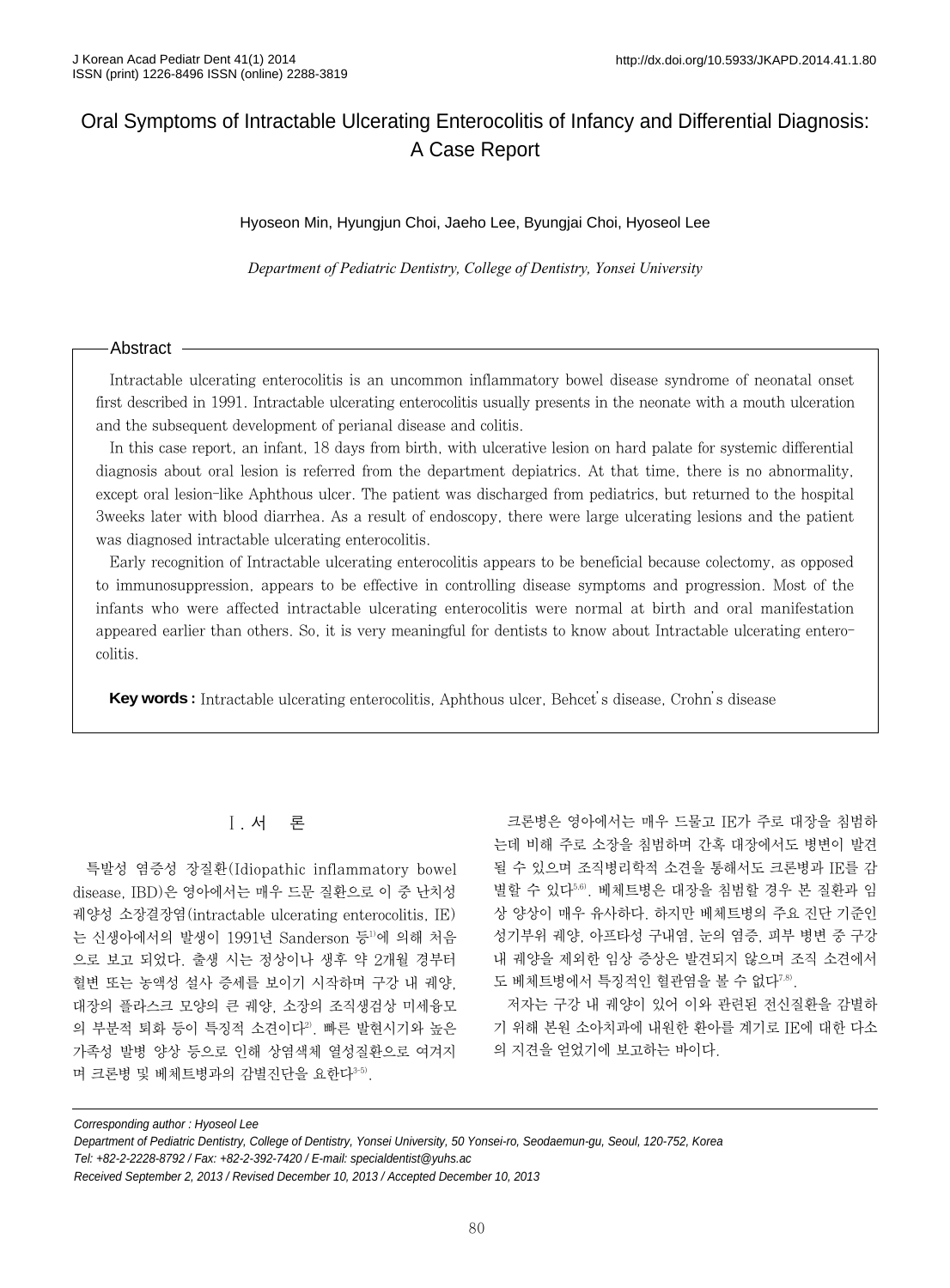그 후 대장내시경, 면역학적 검사, 유전자 검사, 미생물, 혈액, 화학 검사 상에도 별다른 원인을 발견하지 못하고 퇴원하였다.

환아는 그로부터 3주 뒤 혈변과 고열이 나타나면서 재입원하 였다. 대장내시경에서 대장 내 거대 궤양이 관찰되었으며 혈변 과 농액성 설사가 지속되어 면역억제제를 투약하였으나 별다른 차도를 보이지 않았으며 결장전절제술을 시행하였다(Fig. 3). 대장 내시경 및 조직검사 등을 토대로 IE로 진단되었으며 현재 까지 악화와 호전을 반복하며 본원 소아청소년과에 내원 중이다.

## Ⅲ. 총괄 및 고찰

IE은 매우 드문 질환으로 대다수에서 구강 내 아프타성 궤양 이 선행되는 유전적인 만성 염증성 장 질환이다<sup>2</sup>. 이 질환을 1990년 처음으로 명명한 Sanderson 등1)은 영아기 IE를 크론 병이나 베체트병과 독립된 질환으로 분류하였으며 이들의 보고 에 따르면 증례 보고 된 5명 모두에서 생후 2개월 이내에 혈변 또는 점액성의 설사를 보였다. 특히 5명 모두에서 구강 내 궤 양, 4명에서 치루를 관찰 할 수 있었으며 모든 임상 증상 중 구 강 내 아프타성 궤양이 가장 선행되어 나타났다1). 또한 보고된 증례에서 자가면역항체에 대한 검사 소견상 평활근, 위벽세포, 갑상선 및 장세포에 대한 자가면역항체는 모두 음성이었으며 특징적으로 모든 환아에서 IgA 증가를 보였다<sup>1,3)</sup>.

병인은 확실하게 밝혀지지 않았으나 장내 세균총에 대한 면 역학적 이상으로 초래된 질환으로 여겨지며 최근 영아기 IBD 가 interleukin-10 (IL-10) 및 interleukin-10 receptor (IL-10R) 결함과 관계가 있다는 연구에 이어 한국에서도 영아기에 크론병 및 IE로 진단된 환자들에서 IL-10RA에 결함이 있음이 보고되었다9,10).

구강 내 궤양은 베체트병에서 나타나는 것과 매우 유사한 complex aphthosis 소견을 특징적으로 보이며 이러한 형태의 구강 궤양을 동반할 수 있는 전신질환들과의 감별진단이 필요

## Ⅱ. 증례 보고

생후 2주 경부터 시작된 구강 내 궤양으로 본원 소아청소년 과에 입원 중이던 생후 18일 된 환아가 구강 내 궤양으로 감별 할 수 있는 전신질환에 대해 알아보고자 본과로 의뢰 되었다. 출생 당시 몸무게 3.3 kg으로 별다른 특이사항 없었으며 본과 내원 당시에도 구강 내 궤양 외에 뚜렷한 증상 없었으나, 환아 의 형 역시 구강 내 궤양이 선행된 원인 불명의 장염으로 생후 50일경 사망한 가족력이 있었다.

본과 내원 시 환아는 섭식 곤란으로 인해 전신적으로 쇠약한 모습을 보였으며 구개부 후방에서 불규칙한 경계를 가진 약 5~7 mm 크기의 두 개의 아프타성 궤양이 관찰 되었다(Fig. 1). 베체트병을 염두에 두고 환자의 사지 및 생식기계를 시진한 결과 별다른 이상을 발견할 수 없었으나 증상이 아직 발현되지 않았을 가능성이 있으므로 추가적인 면역학적 검사를 시행해 볼 것과 구강 칸디다증에 대한 진균도말검사가 필요 할 수 있음 을 설명하였다.

이비인후과 평가 결과 구강뿐 아니라 구강에서 하인두부에 이르기까지 궤양이 널리 퍼져 있음이 확인 되었으며(Fig. 2),



**Fig. 1.** Oral cavity showing two aphthous ulcers in the posterior palatal area.



**Fig. 2.** Ulceration extended not only oral cavity but also epiglottis and **Fig. 3.** Perianal view : Daily dressing due to perianal abscess. hypopharynx.

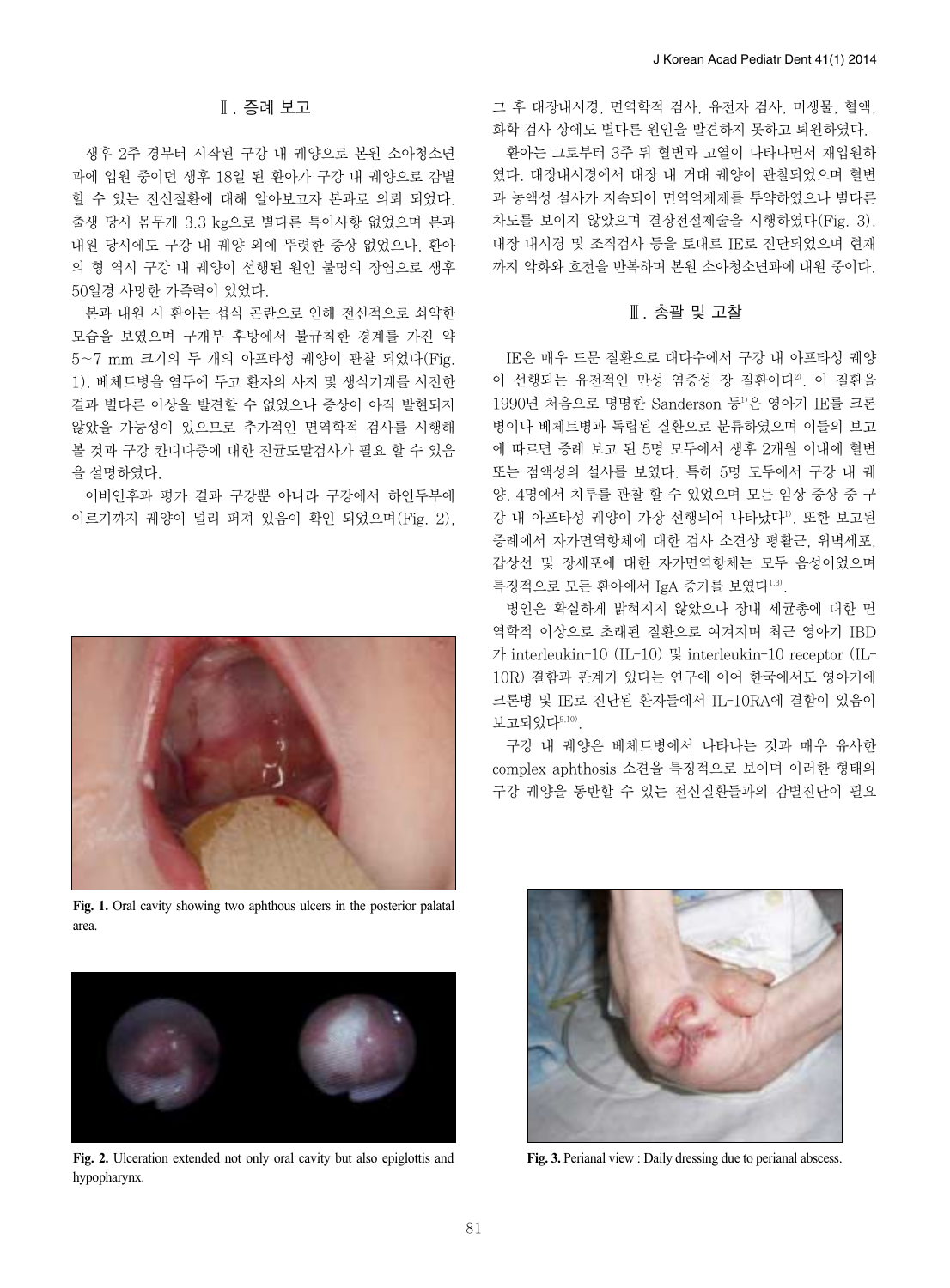| <b>Table 1.</b> Aphthous ulcer associated systemic disease |
|------------------------------------------------------------|
|------------------------------------------------------------|

Ulcus vulvae acutum

Behcet's disease

Mouth and genital ulcers with inflamed cartilage (MAGIC) syndrome Fever, aphthosis, pharyngitis, and adenitis (FAPA) syndrome

Cyclic neutropenia

Aphthous-like ulceration of HIV disease

Hematinic deficiencies

Celiac disease(sprue, gluten-sensitive enteropathy)

Inflammatory bowel disease

#### 하다(Table 1)<sup>11)</sup>.

Nikhil Thapar 등12)에 따르면 IE는 가족성 발현, 신생아 시 기에 발병, 뚜렷하게 나타나는 구강과 항문 주위의 궤양 및 염 증, 소장 근위부의 부분적인 미세융모의 단축과 장샘이 길어지 는 양상, 점막 하층까지 펼쳐져 있는 플라스크 모양의 깊은 궤 양성 병변, 면역억제치료에 반응을 보이지 않는 특징을 갖는다. 따라서 현재까지는 조기에 결장전절제술을 시행하는 것이 가장 효과적인 치료법이며 최근에는 동종골수이식법을 통한 치료 사 례가 소개되기도 하였다13). 특히 장기적인 고농도의 면역억제제 의 사용이 향후 림프종 위험을 높일 수 있다는 보고가 있어 조 기에 정확한 진단을 내리는 것이 중요하다<sup>14,15)</sup>.

보고된 증례에서 임상경과를 보면 모든 환자가 결장절제술을 받았으며 면역억제요법은 효과가 없었으며 생존한 경우 재발하 는 구강 궤양과 치루가 문제가 되었다. 재발 하는 구강 궤양에 대해서는 베체트병 환자에게서 나타난 구강 궤양과 동일하게 연고, 양치액, 젤 또는 도포용 corticosteroid를 사용하여 염증 을 조절하고 섭식 시 동통을 해소하기 위해 국소 도포용 Lidocaine을 함께 처방할 수 있을 것으로 보인다<sup>16)</sup>.

## Ⅳ. 요 약

구강 궤양과 연관된 전신질환으로는 일반적으로 크론병이나 베체트병을 생각해볼 수 있다. 하지만 이 두 질환은 신생아에서 는 거의 발병되지 않는 것으로 알려져 있으며 조직학적, 임상적 특징이 IE와 다르다.

IE는 전 위장관에 걸친 ulcer 와 혈변, 조직학적 소견상 flask shape의 ulceration 을 보이는 질환으로 정확한 원인은 알려져 있지 않으나 상염색체 열성 유전을 하는 면역질환의 한 종류로 생각된다. 매우 드문 질병이지만 구강 내 궤양이 동반되 고 크론병이나 베체트병과 마찬가지로 전신증상이 발현하기 전 에 구강증상이 나타나므로 신생아에서 구강 내 궤양이 발견될 경우 의과적 평가와 소아과와의 협진이 반드시 필요할 것으로 생각된다.

## References

- 1. Sanderson I, Risdon R, Walker-Smith J: Intractable ulcerating enterocolitis of infancy. Archives of disease in childhood, 66:295-299, 1991.
- 2. Jeong JY, Seo JK, KW P, Chi JG: A Case of "Intractable Ulcerating Enterocolitis"of Infants. Korean journal of Pediatrics, 38:264-270, 1995.
- 3. Avery GB, Villavicencio O, Lilly JR, Randolph JG: Intractable diarrhea in early infancy. Pediatrics, 41: 712-722, 1968.
- 4. Chong S, Wright V, Nishigame T, et al.: Infantile colitis: a manifestation of intestinal Behcet's syndrome. Journal of pediatric gastroenterology and nutrition, 7:622-627, 1988.
- 5. Davidson G, Cutz E, Hamilton J, Gall D: Familial enteropathy: a syndrome of protracted diarrhea from birth, failure to thrive, and hypoplastic villus atrophy. Gastroenterology, 75:783-790, 1978.
- 6. Pittock S, Drumm B, Fleming P, et al.: The oral cavity in Crohn's disease. J Pediatr, 138:767-771, 2001.
- 7. Kasahara Y, Tanaka S, Nishino M, et al.: Intestinal involvement in Behcet's disease: review of 136 surgical cases in the Japanese literature. Diseases of the Colon & Rectum, 24:103-106, 1981.
- 8. Smith GE, MAJ LRK: The colitis of Behcet's disease: A separate entity? The American journal of digestive diseases, 18:987-1000, 1973.
- 9. Engelhardt KR, Shah N, Faizura-Yeop I, et al.: Clinical outcome in IL-10- and IL-10 receptor-deficient patients with or without hematopoietic stem cell transplantation. J Allergy Clin Immunol, 131: 825-830, 2013.
- 10. Shim JO, Hwang S, Yang HR, et al.: Interleukin-10 receptor mutations in children with neonatal-onset Crohn's disease and intractable ulcerating enterocolitis. Eur J Gastroenterol Hepatol, 25:1235-1240, 2013.
- 11. Rogers RS: Recurrent aphthous stomatitis: clinical characteristics and associated systemic disorders. Seminars in cutaneous medicine and surgery. Elsevier, 278-283, 1997.
- 12. Thapar N, Shah N, Ramsay AD, et al.: Long-term outcome of intractable ulcerating enterocolitis of infancy. Journal of pediatric gastroenterology and nutrition, 40:582-588, 2005.
- 13. Thapar N, Lindley KJ, Kiparissi F, et al.: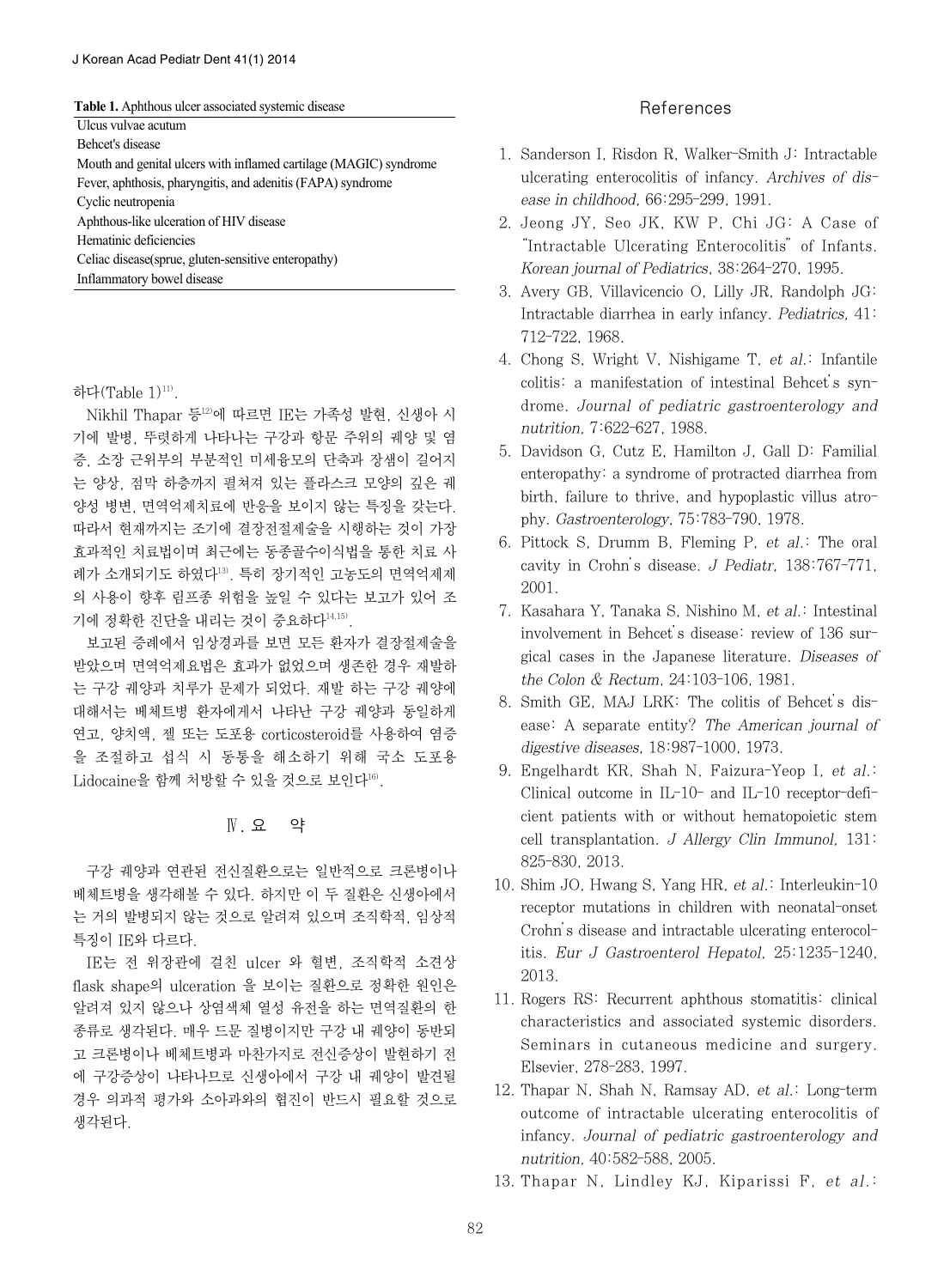Treatment of intractable ulcerating enterocolitis of infancy by allogeneic bone marrow transplantation. Clinical Gastroenterology and Hepatology, 6:248- 250, 2008.

- 14. Loftus Jr EV, Tremaine WJ, Habermann TM, et al.: Risk of lymphoma in inflammatory bowel disease. The American journal of gastroenterology, 95:2308- 2312, 2000.
- 15. Lewis JD, Bilker WB, Brensinger C, et al.: Inflammatory bowel disease is not associated with an increased risk of lymphoma. Gastroenterology, 121:1080-1087, 2001.
- 16. Kim SH, Song JS, Choi HJ, et al.: Early detection of behcet's disease. J Korean Acad Pediatr Dent, 36: 575-579, 2009.